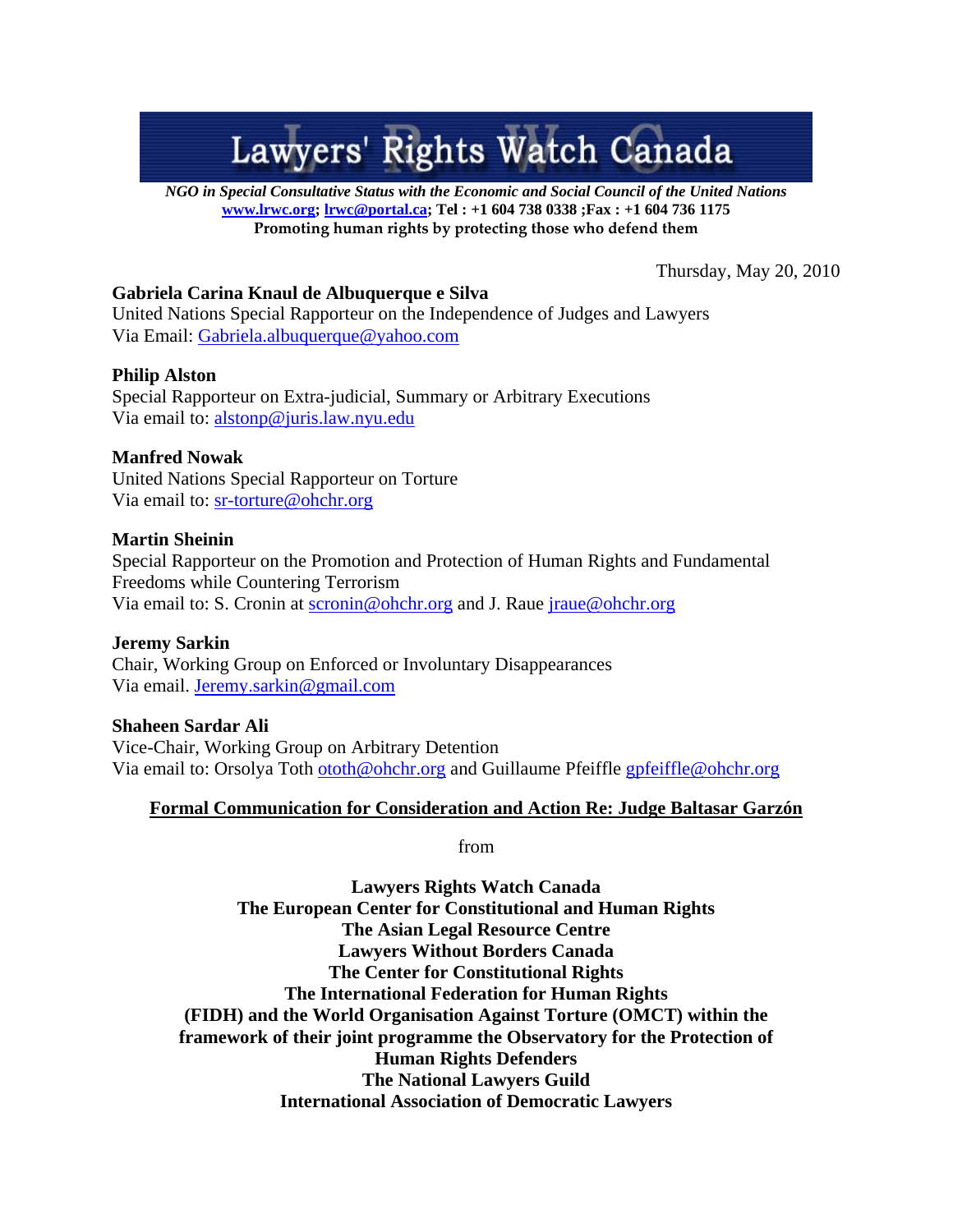# **I. Request for Action**

In accordance with the mandates entrusted to you by the United Nations Human Rights Council, Lawyers Rights Watch Canada (LRWC) an NGO in special consultative status with the Economic and Social Council (ECOSOC), the European Center for Constitutional and Human Rights (ECCHR), the Asian Legal Resource Centre (ALRC) an NGO is general consultative status with ECOSOC, Lawyers Without Borders Canada (LWBC), The Center for Constitutional Rights (CCR), The International Federation for Human Rights (FIDH) and the World Organisation Against Torture (OMCT) within the framework of their joint programme the Observatory for the Protection of Human Rights Defenders, The National Lawyers Guild (NLG), and the International Association of Democratic Lawyers (IADL), a non-government organization in special consultative status with ECOSOC, join in requesting you to send a Joint Urgent Appeal to the Government of Spain requesting Spain to:

- a. Ensure that Judge Baltasar Garzón is not punished for exercising his jurisdiction to interpret and apply the law or his decision to apply the law by opening an investigation of over 100,000 enforced disappearances (disappearances) and extra-judicial executions (executions) alleged to have occured during the civil war and under the Franco dictatorhip.
- b. Ensure that the independence of Judge Baltasar Garzón—and others engaged in the investigation of serious human rights violations—is protected from all forms of interference, including criminal proceedings, from state and non-state parties.
- c. Comply with its duty to investigate over 100,000 enforced disappearances (disappearances) and extra-judicial executions (executions) alledged to have occured during the Franco dictatorhip and the civil war.
- d. Ensure that disagreements with Judge Baltasar Garzón's decision to investigate and his interpretation of Spain's 1977 Amnesty laws (AL/1977) are determined by judicial review and appeal.
- e. Ensure that disagreements with Judge Baltasar Garzón's decision to investigate and his interpretation of Spain's 1977 Amnesty laws (AL/1977) are determined by judicial review and appeal conducted in accordance with Spanish and binding international law.

# **II. Summary**

In 2008 Judge Garzón opened an investigation into an estimated 114,000 disappearances and extrajudicial executions alleged to have been committed during the Spanish Civil War and the Franco dictatorship, by agents of the Franco regime. He then terminated the investigation when his decision to investigate was appealed. Following complaints filed by groups opposed to the investigation, Judge Garzón has now been criminally charged and suspended from his duties as a judge. The charges are based on allegations that by opening the investigation, Judge Garzón wilfully ignored the provisions of an amnesty law: enacted by Spain in 1977 (AL/1977) in the course of the transition to democracy following Franco's death.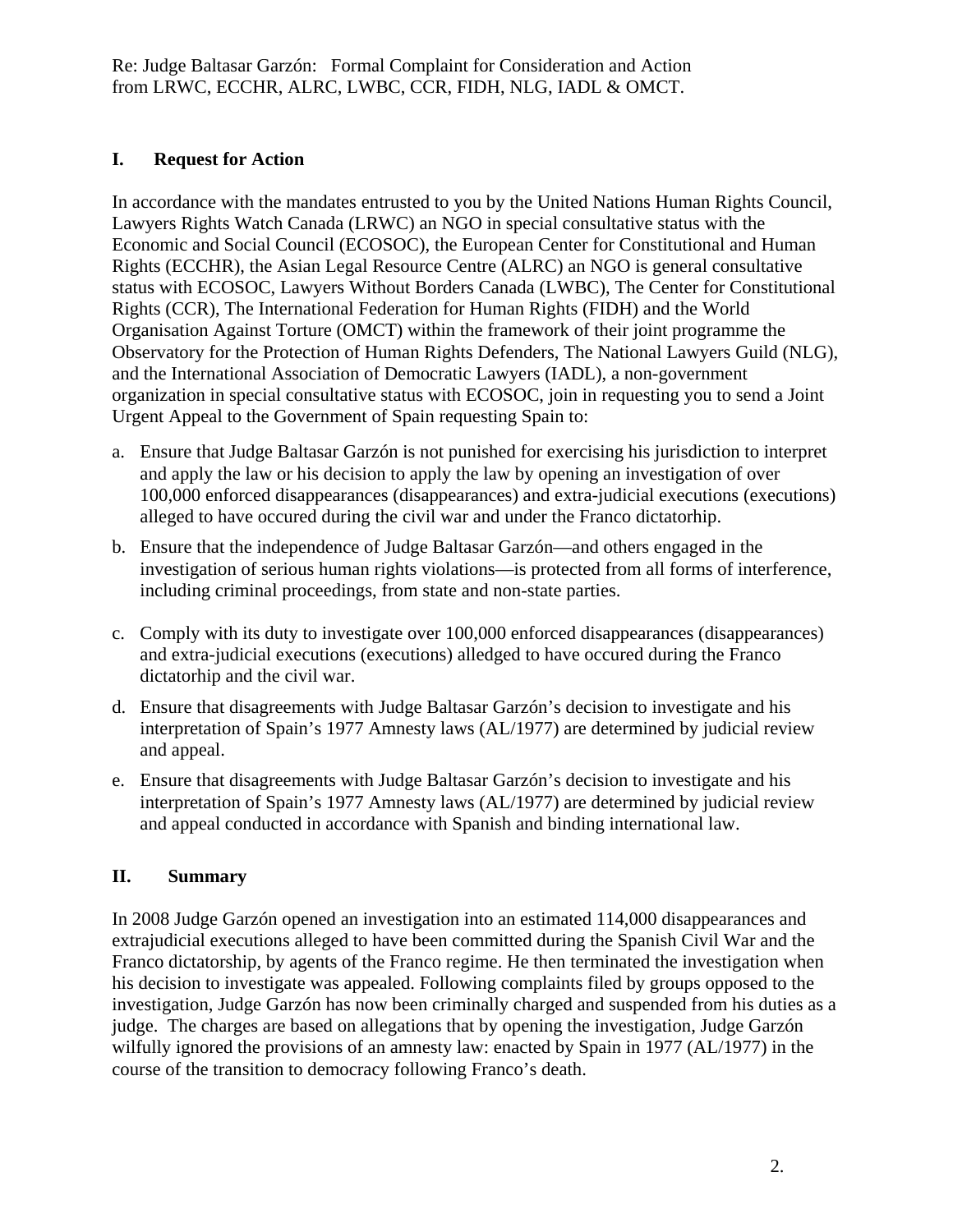However it is well established that state sponsored disappearances and executions are amongst the most serious international crimes, defined as continuing until the full particulars of the fate of victims is known, and therefore amnesty laws:

- <sup>o</sup>cannot be interpreted and applied to exculpate former state officials responsible for widespread disappearances and executions by prohibiting civil and/or criminal actions against them; and,
- $\circ$  cannot operate to deprive victims of the right to an investigation to determine the fate of the disappeared and executed;
- $\circ$  cannot override the inalienable societal and individual right to know the truth about disappearances, executions and other gross human rights violations and serious violations of human rights law.

By allowing Judge Garzón to be charged and suspended for carrying out his judicial duty to interpret the law as requiring the investigation of credible complaints of over 100,000 disappearances and executions, Spain is violating its positive legal duties arising from both domestic and international law to protect and enforce rights that are core to the implementation and enforcement of all human rights, namely the:

- 1. Right to an independent and impartial judiciary guaranteed by, inter alia, the International Covenant on Civil and Political Rights (ICCPR) Article 14 and the European Convention on Human Rights Article (ECHR) art. 6.
- 2. Right to life guaranteed by, inter alia, ICCPR art. 2 and ECHR art. 2.
- 3. Right to effective remedies for violations of the right to life guaranteed by, inter alia ICCPR art. 2 and ECHR art. 13.
- 4. Right to an effective investigation of mass violations of the right to life
- 5. Inalienable right to know the truth about serious human rights violations.

The paramount duty of states to ensure and allow effective investigations of disappearances and executions has been defined by international instruments and interpreted and confirmed by national and international tribunals.

Disappearances and executions remain in widespread use by states across the economic spectrum as a brutally effective means of neutralizing suspected opponents with absolute impunity. In the struggle between law and realpolitik, Judge Garzón has been a singular advocate for the proper universal enforcement of human rights and therefore one of the world's most effective opponents of impunity. The charges against him have effectively silenced him and will indubitably have a chilling effect on other judges called to make unpopular decisions regarding allegations of serious criminal wrongdoing by former state agents.

LRWC urges the Special Mandate holders to take individual or joint action to remedy this injustice and uphold the rule of law.

# **III. Facts**

In September of 2008, Judge Garzón, an investigating judge with Spain's Audencia Nacional – the highest level criminal court in Spain – issued a ruling seeking detailed information from church leaders and government authorities about victims of Franco's forces both during the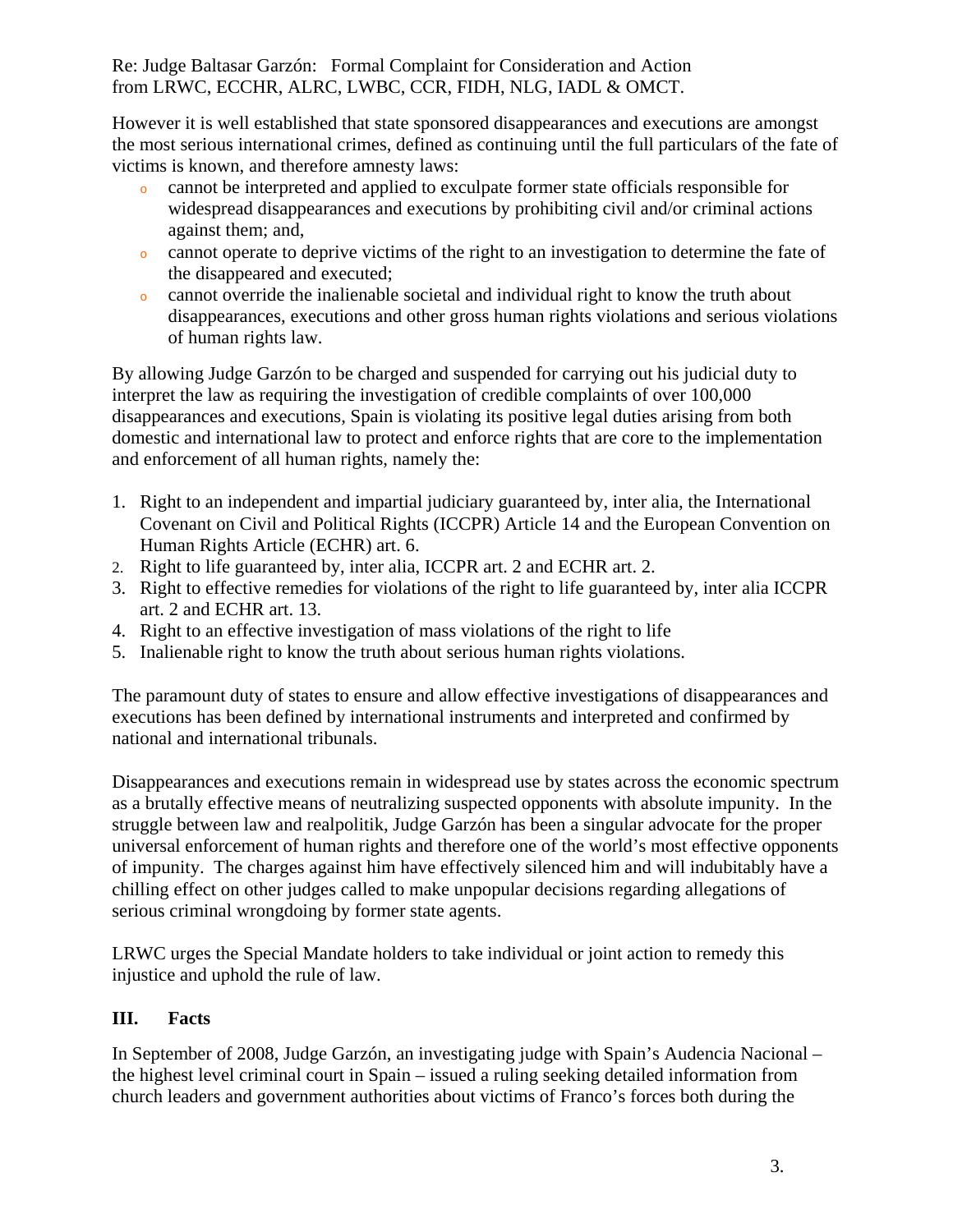Spanish Civil War and in the early years of the Franco regime. In October of that year, Judge Garzón opened Spain's first criminal investigation into Franco-era executions and disappearances and ordered the opening of 19 mass graves, including one purported to contain the body of the executed poet Federico Garcia Lorca. In a 68-page ruling, Judge Garzón made it clear that he had opened the investigation because he accepted the legitimacy of a petition filed by associations of victims' families requesting his Court to investigate the disappearances and executions of thousands of people. In his ruling, Judge Garzón noted that the count of those executed or disappeared by Franco's forces stood at 114,266. Judge Garzón noted that the Franco regime had used all its resources to locate, identify and grant reparations to the victims from the winning side in the civil war, but had not extended the same remedies to the losers, who, he noted, were persecuted, jailed, disappeared and tortured. The disappearances, he concluded, constituted crimes against humanity, and in his ruling identified Franco, along with 34 of his former generals and government ministers, as suspected perpetrators of these crimes.

Reacting to his ruling, State prosecutors indicated that in their view, the executions and disappearances were immune to prosecution under AL/1977, and announced plans to appeal. In November of 2008, a little over a month after opening his investigation, Judge Garzón abruptly shut it down. In a lengthy ruling he passed on responsibility for the opening of the mass graves to regional courts.

In January of 2009, a petition was brought in the Spanish Court by *Manos Limpias* and *Libertad e Identidad* (complainants), two groups opposed to the investigation*.* The complainants demanded that Judge Garzón be investigated for knowingly overreaching his jurisdiction by commencing an investigation of Franco-era crimes, in violation of AL/1977. In May of 2009, the investigating judge deemed the petition admissible, ruling that Judge Garzón consciously decided to ignore the will of the Spanish legislature in opening the investigation of Franco-era crimes. Judge Garzón appealed this decision. In September of 2009, the International Commission of Jurists issued a statement expressing concern about the investigation, and brought Judge Garzón's case to the attention of the UN Special Rapporteur on the Independence of Judges and Lawyers.

In March of 2010, the Spanish Supreme Court allowed the application of *Falange* to join with the petition of the two original complainants demanding an investigation of Judge Garzón. Later that month, a five-judge panel of the Spanish Supreme Court dismissed Judge Garzón's appeal, thereby allowing the investigation against him to continue. On 7 April 2010, the investigating judge indicted Judge Garzón on charges of abusing his powers by opening the investigation in 2008. On May 12, 2010, the Supreme Court allowed the indictment of Judge Garzón to proceed and on May 14, the General Council for the Judiciary voted to suspend him from his duties at the Audencia Nacional. If convicted, Judge Garzón will face a 10 to 20 year suspension from the bench.

# **IV Law**

# **A/ Failure to Protect Judicial Independence**

Spain has a positive legal duty to guarantee an independent and impartial judiciary. This paramount duty arises from many international instruments binding on Spain including, inter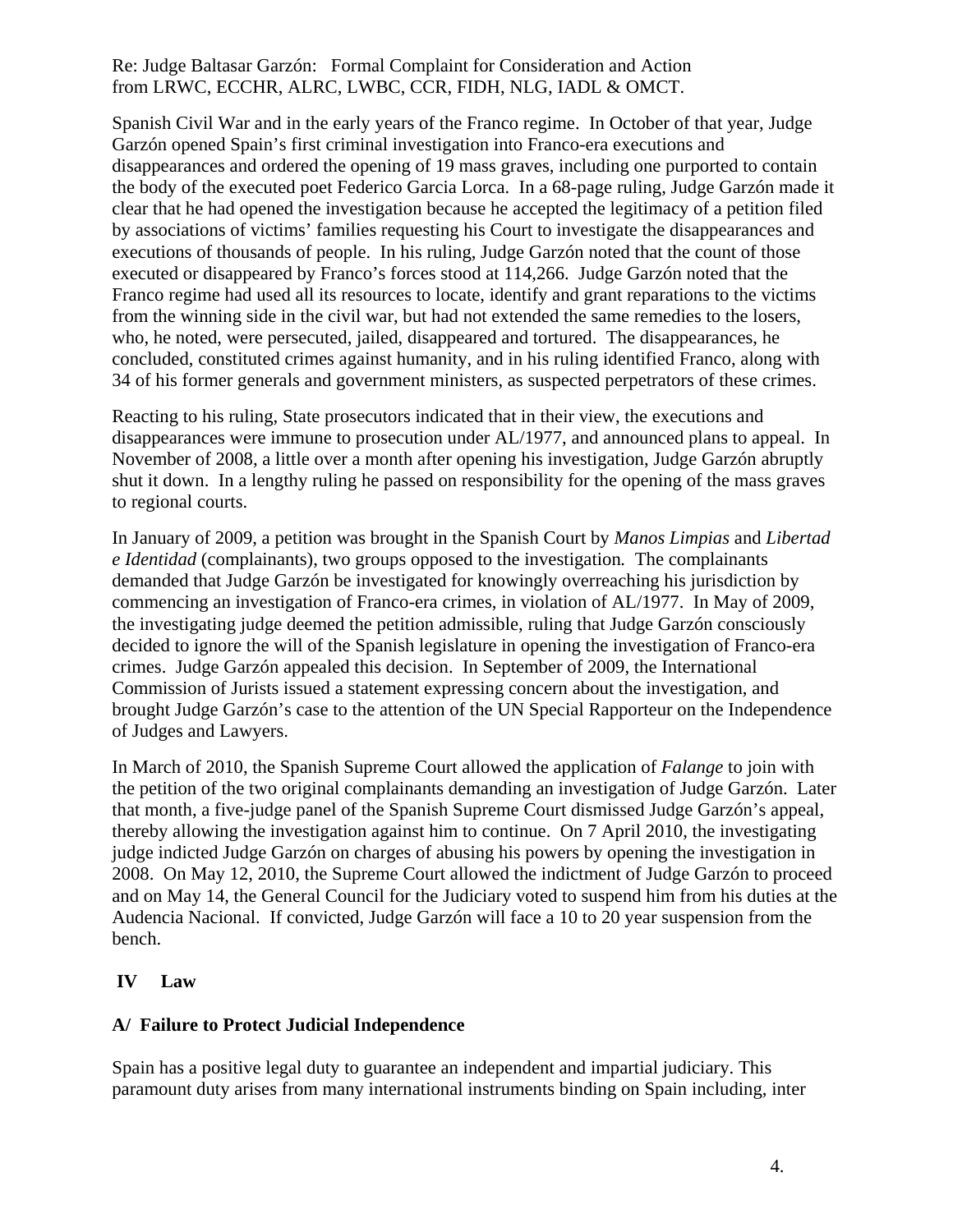alia, the International Covenant on Civil and Political Rights (ICCPR) and the European Convention on Human Rights (ECHR). Specific state duties ensure and protect judges' independence are set out in the *Basic Principles on the Independence of the Judiciary*. 1

The *Basic Principles on the Independence of the Judiciary* require Spain to protect both the jurisdiction and the decision making powers of judges from all interference. Article 3 directs,

"The judiciary shall have jurisdiction over all issues of a judicial nature and shall have exclusive authority to decide whether an issue submitted for its decision is within its competence as defined by law."

Judge Garzón received a complaint requesting an investigation of widespread disappearances and executions carried out during the Spanish civil war and the Franco dictatorship. As the fate and whereabouts of the victims are not known, the crimes complained of are continuing, as opposed to past, offences<sup>2</sup> to which no limitation for criminal prosecutions applies. The Rome Statute of the International Criminal Court<sup>3</sup> (Rome Statute) defines widespread disappearances and killings (executions) as international crimes and affirms the duty of every state to "exercise its criminal jurisdiction over those responsible for international crimes." Spain is a party to the Rome Statute having ratified in October 2000. Whether or not AL/1977 is competent to prevent an investigation of these crimes is indubitably a matter "of a judicial nature" that Judge Garzón has the "exclusive authority" to decide. A revision of Judge Garzón's decision to proceed with an investigation can therefore only be properly accomplished by an appeal of that decision. The *Basic Principles on the Independence of the Judiciary* prohibit (Article 4) any revision of a judge's decision except by way of judicial review.

"There shall not be any inappropriate or unwarranted interference with the judicial process, not shall judicial decisions by the courts be subject to revision. This principle is without prejudice to judicial review..."

Suspension of judges is strictly prohibited by the *Basic Principles on the Independence of the Judiciary*,

"Judges shall be subject to suspension or removal only for reasons of incapacity of behaviour that renders them unfit to discharge their duties. (Article 19)

The charges against and suspension of Judge Garzón are, "inappropriate and unwarranted interference" and contrary to the universal interest in the proper and equal application of the law.

 $\overline{a}$ <sup>1</sup> Adopted by the Eighth United National Congress of the Prevention of Crime and the treatment of Offenders in 1985, Preamble and article 1.

<sup>2</sup> See: *Declaration on the Protection of all Persons from Enforced Disappearance*, General Assembly resolution 47/133 of 18 December 1992, A/RES/47/133, 8 December 1992, Articles 17; Rome Statute, Article 7/1(i); I*nternational Convention for the Protection of All Persons from Enforced Disappearance, Article 1(b)* & The *Inter-American Convention on Forced Disappearance of Persons,* Article III. 3

<sup>&</sup>lt;sup>3</sup> Rome Statute of the International Criminal Court was approved by a vote of 120 to 7 in Rome on 17<sup>th</sup> July 1998. Countries opposed were: China, Iraq, Israel, Libya, United States, Qatar and Yemen. The Rome Statute entered into force 1 July 2000 and as of May 15, 2010, 139 states of have signed and 111 ratified the Rome Statute.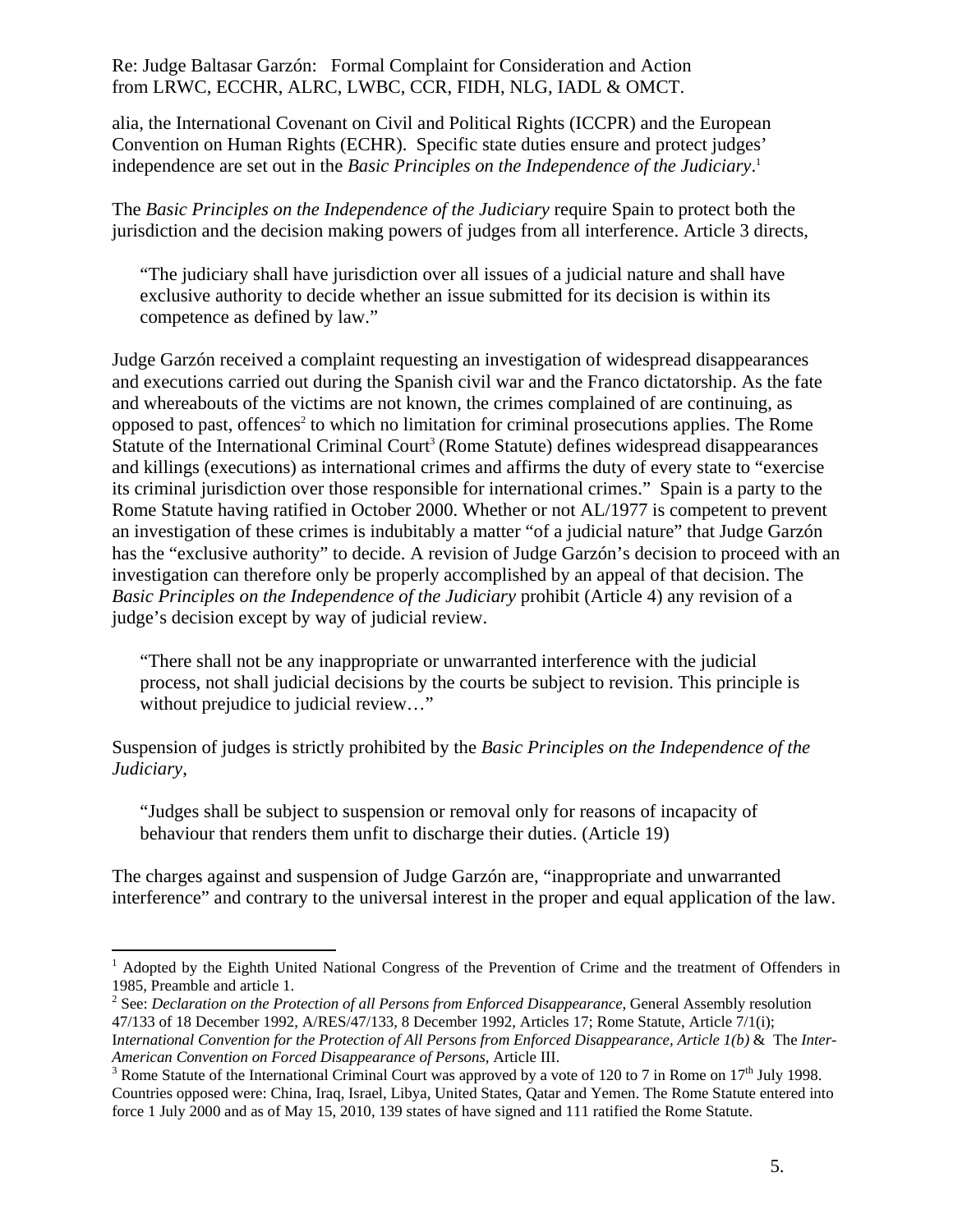Judicial independence requires that judges be free from being punished for judicial decisions that are either unpopular or wrong.

… it is a general principle of the highest importance to the proper administration of justice that a judicial officer, in exercising the authority vested in him, shall be free to act upon his own convictions without apprehension of personal consequences to himself. Liability to answer to everyone who might feel himself aggrieved by the action of the judge, would be inconsistent with the possession of this freedom, and would destroy that independence without which no judiciary can be either respectful or useful. As observed by a distinguished English judge (in *Taafe v. Downes* (1813) 3d Moore's Privy Council 41), it would establish the weakness of judicial authority in a degrading responsibility.<sup>4</sup>

A law allowing a judge to be punished for an unpopular or controversial decision violates these principles and duties. The Federal Court of Canada struck down a provision that empowered the Attorney General to compel an inquiry into allegations of judicial misconduct on the grounds that the provision created a reasonable apprehension that the Attorney General's power could be,

"...used to punish judges whose decisions displease the government in question, and as a result, it infringes the constitutionally protected independence of the judiciary and is thus invalid…"5

Clearly whether or not Judge Garzón exceeded his jurisdiction is a matter for judicial review and not a matter for a complaint of misconduct or criminal wrongdoing.

"…while exceeding jurisdiction takes an act or decision of a judge out of the realm of correctness, it does not take the activity out of the realm of judging."6

While judges in all cases must be protected from interference from all parties,  $7$  judges investigating allegations of serious crimes by state agents—such as at issue here—are at heightened risk of professional and physical harm from reprisals and therefore require more stringent protections. For this reason, both the *Principles on the Effective Prevention and Investigation of Extra-legal, Arbitrary and Summary Executions*<sup>8</sup> and the *Declaration on the* Protection of all Persons from Enforced Disappearance<sup>9</sup> mandate special protection for investigators and witnesses. With respect to extra-judicial executions Article 15 of the *Principles* 

29, relying on the Supreme Court of Canada in *Morier and Boiley v. Rivard*, [1985] 2 S.C.R. 716 (S.C.C.) at p.737. 7 <sup>7</sup> See European Court of Human Rights, Judgment of 16 July 1971, *Ringeisen v. Austria*, para.

95 and Inter-American Commission on Human Rights, *Report on Terrorism and Human* 

1

<sup>&</sup>lt;sup>4</sup> R.M. v. M.Z., Ontario Superior Court of Justice, Divisional Court, April 1, 2009. 249 O.A.C.1. 2009 at para. 26. http://www.canlii.org/en/on/onscdc/doc/2009/2009canlii15147/2009canlii15147.html

<sup>5</sup> *Cosgrove v. Canadian Judicial Council*, 261 D.L.R. (4th) 447 • 40 Admin. L.R. (4th) 1 • 282 F.T.R. 60 http://www.canlii.org/en/ca/fct/doc/2005/2005fc1454/2005fc1454.html<br><sup>6</sup> *R.M. v. M.Z.*, Ontario Superior Court of Justice, Divisional Court, April 1, 2009. 249 O.A.C.1. 2009 at para 28 &

*Rights*, OAS Doc. OEA/Ser.L/V/ll.116, Doc. 5 rev. 1 corr., 22 October 2002, para. 229. <sup>8</sup> *Principles on the Effective Prevention and Investigation of Extra-legal, Arbitrary and Summary Executions, Recommended by Economic and Social Council resolution 1989/65 of 24 May 1989, Article 15. http://www2.ohchr.org/english/law/executions.htm* 

<sup>&</sup>lt;sup>9</sup> Declaration on the Protection of all Persons from Enforced Disappearance, General Assembly resolution 47/133 of 18 December 1992, A/RES/47/133, 8 December 1992, Articles 13.3, 13.5 &18.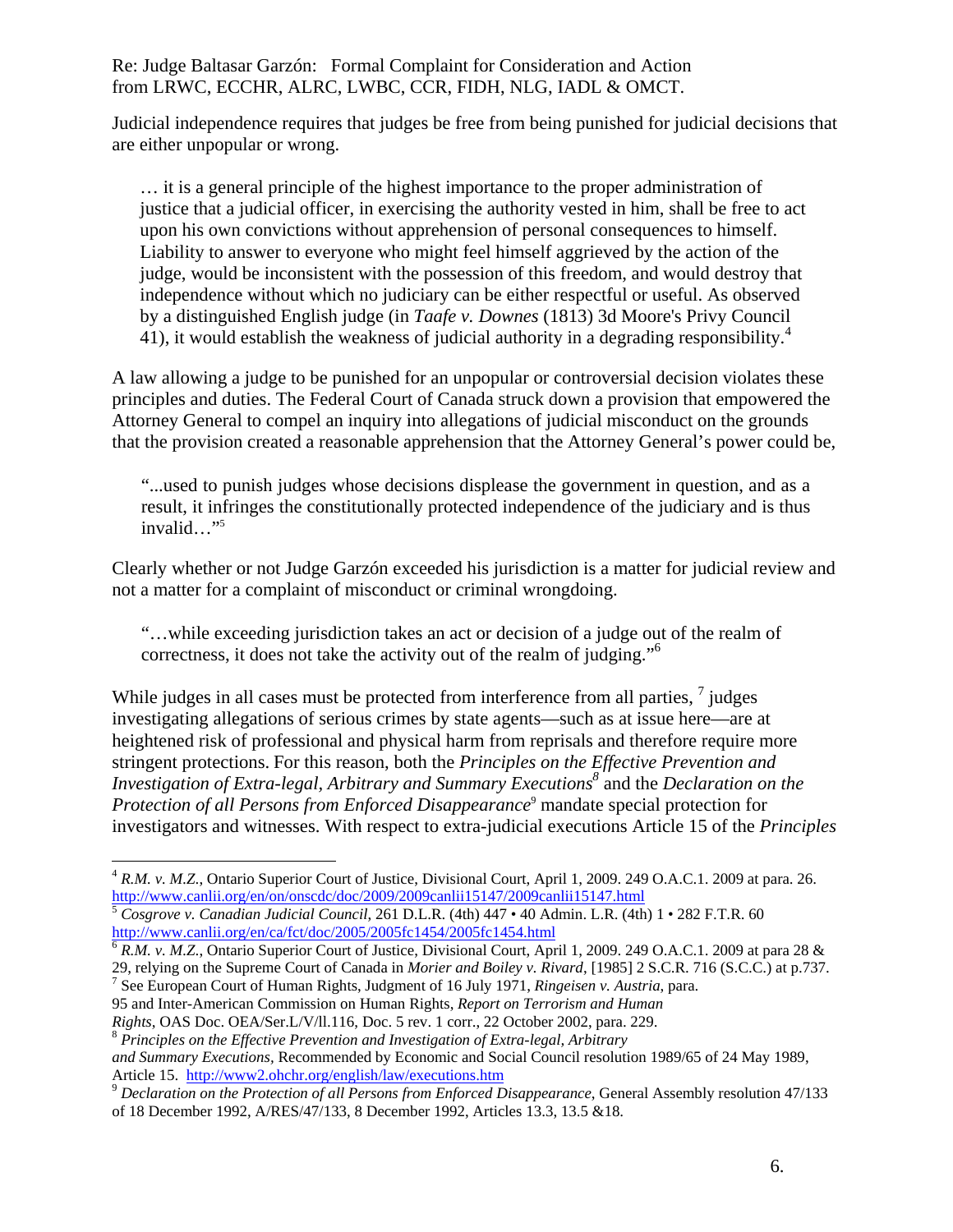*on the Effective Prevention and Investigation of Extra-legal, Arbitrary and Summary Executions* directs,

"Complainants, witnesses, those conducting the investigation and their families shall be protected from violence, threats of violence or any other form of intimidation..."

Article 13of the *Declaration on the Protection of all Persons from Enforced Disappearance* directs,

 "…Steps shall be taken to ensure that all involved in the investigation, including the complainant, counsel, witnesses and those conducting the investigation, are protected against ill-treatment, intimidation or reprisal.

Steps shall be taken to ensure that any ill-treatment, intimidation or reprisal or any other form of interference on the occasion of the lodging of a complaint or during the investigation procedure is appropriately punished."

The proceeding against Judge Garzón demonstrates a failure by Spain to guarantee, respect and observe judicial independence as required by law.

The damage to the rule of law in Spain precipitated by the charges reaches beyond Judge Garzón himself and will have a chilling effect on other Spanish judges called upon to remedy serious human rights crimes committed by former officials of Spain of other states.

# **B/ Duty to Investigate**

…

 $\overline{a}$ 

As a party to the ICCPR and the ECHR, Spain has a duty to ensure effective investigations of disappearances and executions. This duty arises from Spain's legal obligation to protect the right to life and to prevent, punish and provide remedies for violations. Other instruments mandating effective investigations of the crimes at issue include, the aforementioned *Principles on the Effective Prevention and Investigation of Extra Legal, Arbitrary and Summary Executions* and the *Declaration on the Protection of all Persons from Enforced Disappearance.*10 This latter declaration, approved in 1992 by the United Nations General Assembly, defines enforced disappearance as "a continuing offence as long as the perpetrators continue to conceal the fate and the whereabouts of persons who have disappeared and these facts remain unclarified."(Article 17). The declaration establishes a number of other principles necessary to effectively preventing and punishing enforced disappearances including:

- o that amnesty laws are incompetent to protect suspected perpetrators from prosecution (Article 18);
- o The right of victims of disappearances to a prompt, thorough and impartial investigation (Article 13.1);
- o the duty of states to ensure that "no measure" be allowed to impede or curtail such investigations (13.1); and,

<sup>&</sup>lt;sup>10</sup> Declaration on the Protection of all Persons from Enforced Disappearance, General Assembly resolution 47/133 of 18 December 1992, A/RES/47/133, 8 December 1992.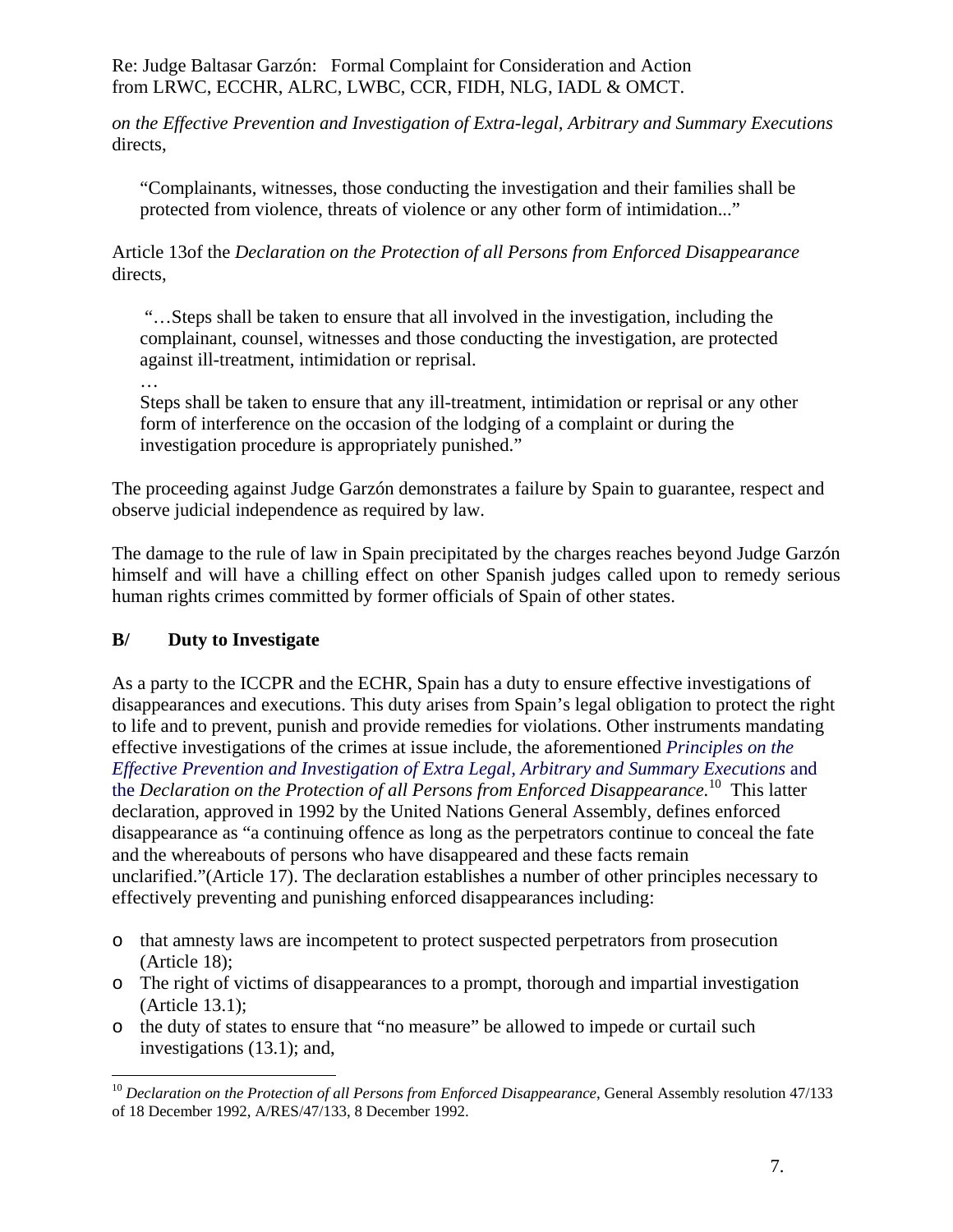- o the duty of states to ensure that those conducting investigations of disappearance—in this case, Judge Garzón—are protected from intimidation and reprisal (Article 13.3 & 13.5).
- o that the investigation shall continue as long as the fate of victims remains unclarified (Article 13.6)

The duty of states to carry out effective investigations of violations is well established by decisions of the European Court of Human Rights (ECtHR), the International Criminal Tribunal for former Yugoslavia (ICTY), the Inter-American Court of Human Rights (IACtHR) and by opinions of the Human Rights Committee. These tribunals have established that the failure to ensure an effective investigation can itself constitute a violation of the right to life.

Articles 1 and 2(1) of the ECHR11 compel states such as Spain, to ensure effective investigations of violations to the right to life and failure to do so can constitute a violation of these articles.12

67. The obligation to protect the right to life under Article 2 of the Convention, read in conjunction with the State's general duty under Article 1 of the Convention to "secure to everyone within [its] jurisdiction the rights and freedoms defined in [the] Convention", requires by implication that there should be some form of effective official investigation when individuals have been killed as a result of the use of force (see, *mutatis mutandis*, *McCann and Others v. the United Kingdom*, judgment of 27 September 1995, Series A no. 324, p. 49, § 161, and *Kaya v. Turkey*, judgment of 19 February 1998, *Reports of Judgments and Decisions* 1998-I, p. 324, § 86). The essential purpose of such investigation is to secure the effective implementation of the domestic laws which protect the right to life and, in those cases involving State agents or bodies, to ensure their accountability for deaths occurring under their responsibility. What form of investigation will achieve those purposes may vary in different circumstances.<sup>13</sup>

The duty of states to investigate extra-judicial killings as part of the over-arching duty to ensure the enjoyment of the right to life and other rights<sup>14</sup> has been confirmed by the Inter-American

 $11$  Article 1 provides that each State to the ECHR shall secure to everyone within its jurisdiction the rights and freedoms defined in the ECHR and Article 2(1) states: "Everyone's right to life shall be protected by law. No one shall be deprived of his life intentionally save in the execution of a sentence of a court following his conviction of a crime for which this penalty is provided by law."

<sup>&</sup>lt;sup>12</sup> Hugh Jordan v. the United Kingdom (Application no. 24746/94) Judgment, Strasbourg, 4 May 2001, para. 105; *Çiçek v. Turkey* (Application no. 25704/94) Judgment, Strasbourg 27 February 2001, para. 148; *Kaya v. Turkey*  (158/1996/777/978) Judgment, Strasbourg, 19 February 1998, 105; *McKerr v. the United Kingdom*, (Application no. 28883/95), Judgment, Strasbourg, 4 May 2001, para. 111-115; *Kelly and Others v. the United Kingdom*, (Application no. 30054/96), Judgment, Strasbourg, 4 May 2001, *Shanaghan v. the United Kingdom*, (Application no. 37715/97) Judgment, Strasbourg, 4 May 2001; *Makaratzis v. Greece* [GC], (Application no. 50385/99), Judgment, Strasbourg, 20 December 2004, para. 73-79.<br><sup>13</sup> Finucane v. United Kingdom (Application no. 29178/95) Judgment, Strasbourg, 1 July 2003, at para. 67.

<sup>&</sup>lt;sup>14</sup> The American Convention on Human Rights, Article 1(1). The States Parties to this Convention undertake to respect the rights and freedoms recognized herein and to ensure to all persons subject to their jurisdiction the free and full exercise of those rights and freedoms, without any discrimination for reasons of race, color, sex, language, religion, political or other opinion, national or social origin, economic status, birth, or any other social condition. Article 4(1) Every person has the right to have his life respected. This right shall be protected by law and, in general, from the moment of conception. No one shall be arbitrarily deprived of his life.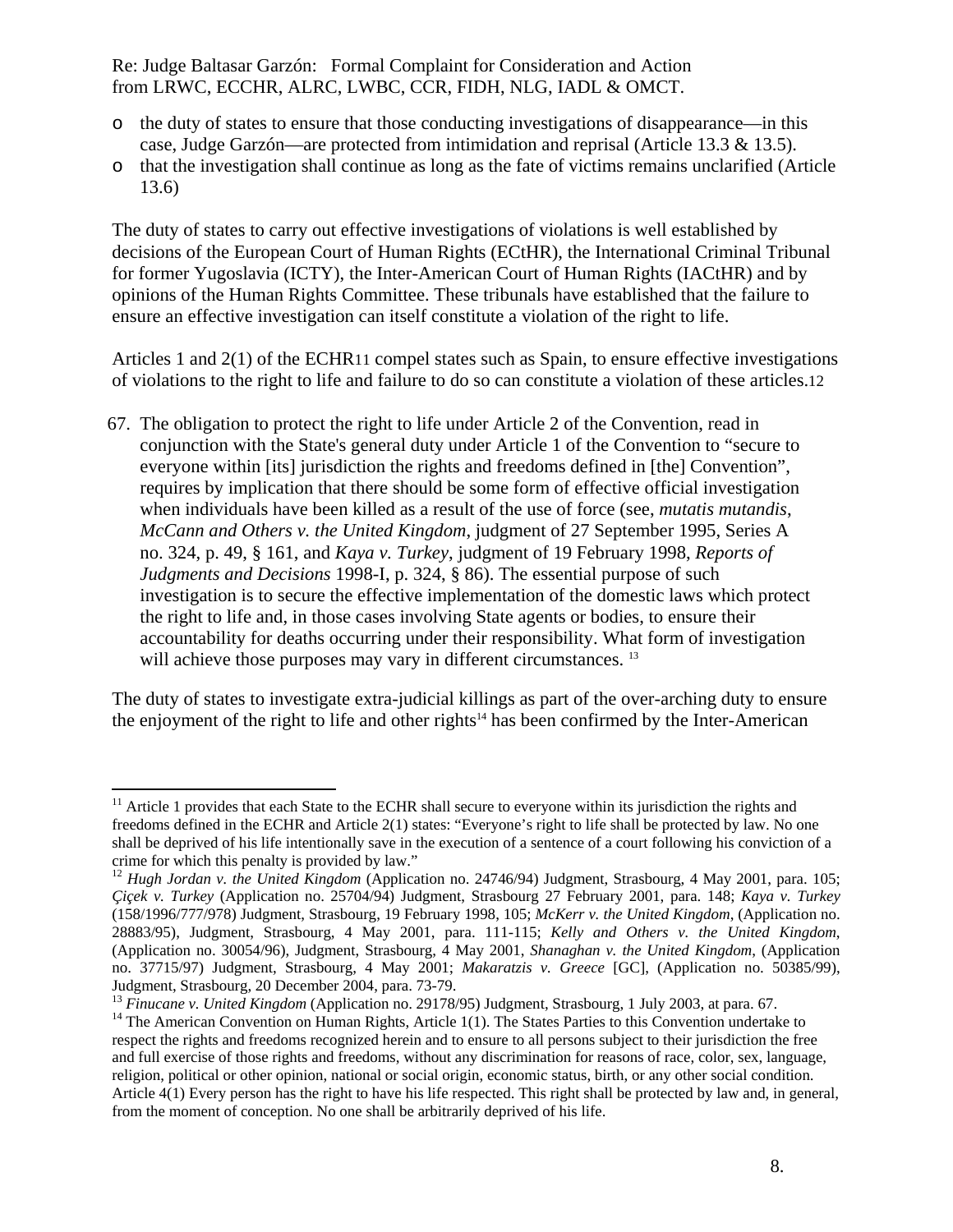Court of Human Rights (IACtHR) on many occasions. For example, in *Velasquez Rodriguez15*, a case involving disappearances the IACtHR, ruled,

176. The State is obligated to investigate every situation involving a violation of the rights protected by the Convention. If the State apparatus acts in such a way that the violation goes unpunished and the victim's full enjoyment of such rights is not restored as soon as possible, the State has failed to comply with its duty to ensure the free and full exercise of those rights to the persons within its jurisdiction.

In the *Myrna Mack Chang16*case the IACtHR held that states party to the American Convention on Human Rights have a duty to investigation violations of the "inalienable" right to life arising from their duty to protect that right. With regard to the duty to investigate extra-judicial executions, the IACtHR ruled,

156. In cases of extra-legal executions, it is essential for the States to effectively investigate deprivation of the right to life and to punish all those responsible, especially when State agents are involved, as not doing so would create, within the environment of impunity, conditions for this type of facts to occur again, which is contrary to the duty to respect and ensure the right to life.

157. In this regard, safeguarding the right to life requires conducting an effective official investigation when there are persons who lost their life as a result of the use of force by agents of the State.

The ICCPR also imposes a duty on Spain to ensure effective investigations of extrajudicial killings and forced disappearances. Comments by the Human Rights Committee (Committee) confirm these twin principles that the right to a remedy guaranteed by Article 2 of the ICCPR imposes a positive obligation on states to investigate violations of rights protected by the ICCPR; and, a state's failure may, in itself constitute a violation of the ICCPR.

"There may be circumstances in which a failure to ensure Covenant rights as required by Article 2 would give rise to violations by States Parties of those rights, as a result of States Parties' permitting or failing to take appropriate measures or to exercise due diligence to prevent, punish, investigate or redress the harm caused by such acts by private persons or entities."17

With respect to extra-judicial killings Spain and other states are mandated by the *Principles on the Effective Prevention and Investigation of Extra Legal, Arbitrary and Summary Executions* to ensure "thorough, prompt and impartial investigation of all suspected cases of extra-legal, arbitrary and summary executions… to determine the cause, manner and time of

<sup>&</sup>lt;sup>15</sup> I/A Court H.R., Case of Velásquez-Rodríguez v. Honduras. Judgment of July 29, 1988. Series C No. 4, para. 172.

<sup>&</sup>lt;sup>16</sup> I/A Court H.R., *Case of Myrna Mack-Chang v. Guatemala.* Judgment of November 25, 2003. Series C No. 101.<br><sup>17</sup> Human Rights Committee, General Comment No. 31 on Article 2 of the Covenant: The Nature of the General

Legal Obligation Imposed on States Parties to the Covenant, UN Doc. CCPR/C/74/CRP.4/Rev.6, 21 April 2004, para. 8.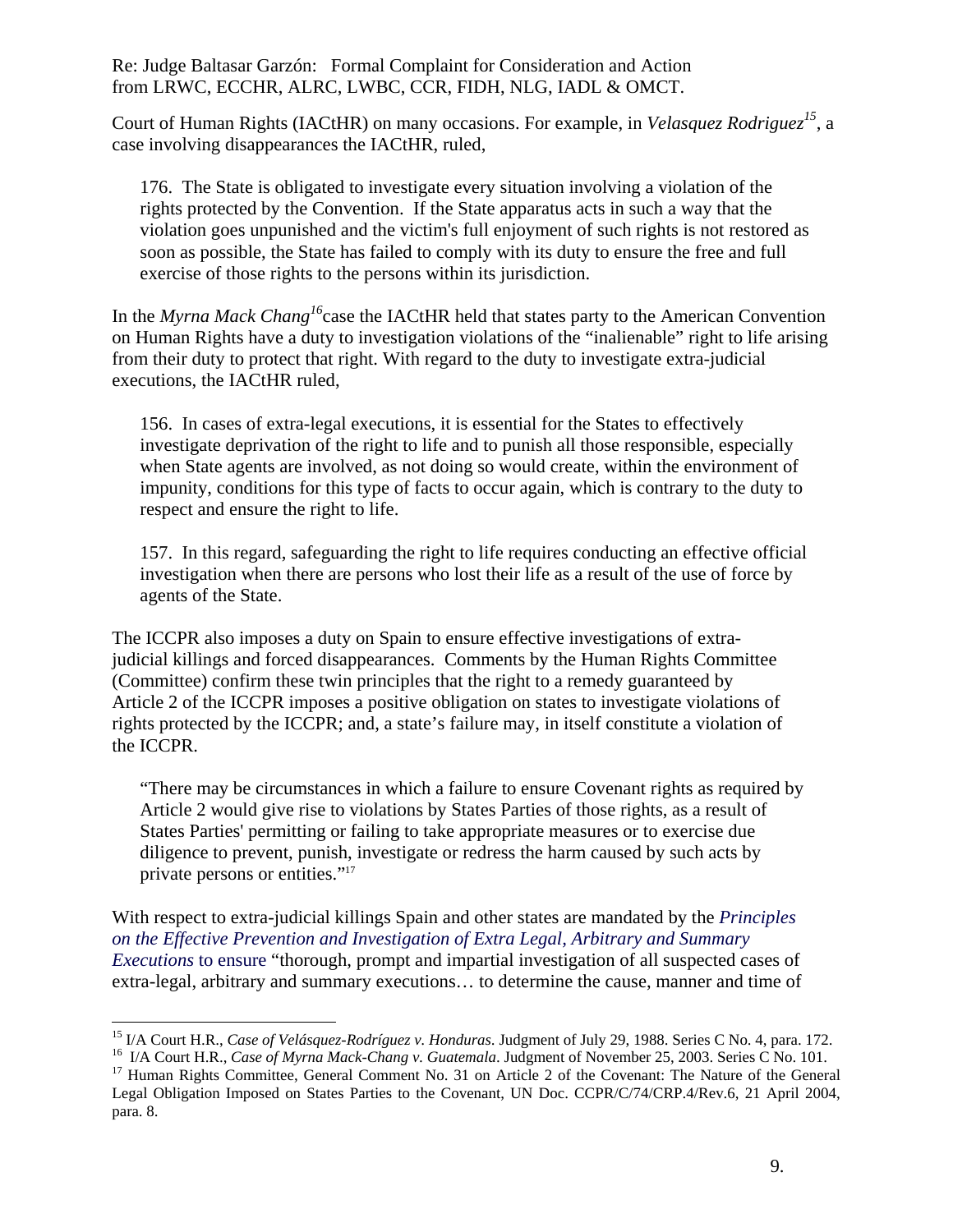death, the person responsible, and any pattern or practice which may have brought about that death."18 The Economic and Social Council recommended that these principles be respected by states and taken into account within the framework of national laws and practice.<sup>19</sup>

The duty of states to provide victims of gross human rights violations with '[v]erification of the facts and full and public disclosure of the truth' and an accurate account of the violations that occurred, was confirmed by the United Nations General Assembly in 2005.20

The *Basic Principles and Guidelines on the Right to a Remedy and Reparation for Victims of Gross Violations of International Human Rights Law and Serious Violations of International Humanitarian Law*<sup>21</sup> also imposes on states the obligation to "investigate all cases of 'gross' violations of international human rights law and serious violations of international humanitarian law constituting crimes under international law" (Art. 3(b)). These principles prohibit statutes of limitation from application to such crimes (Art. 6) and require that domestic laws provide at least the same protection for victims as required by international law (para. 2(d)

As a party to the Rome Statute Spain has a legal duty to take effective measures to prevent and punish the widespread disappearances and executions in question, defined as crimes against humanity (article 7.1 (i)) and "…not…subject to any statute of limitations." (art. 29)

That disappearances are a continuing crime as long as the fate and whereabouts of the victim(s) is unknown has been affirmed by international and regional instruments. The I*nternational Convention for the Protection of All Persons from Enforced Disappearance*,<sup>22</sup> allows limitation of prosecution for disappearances only after the offence ceases. (Article 1(b)) The *Inter-American Convention on Forced Disappearance of Persons,*<sup>23</sup> Article III states, "This offense [forced disappearance] shall be deemed continuous or permanent as long as the fate or whereabouts of the victim has not been determined."

The duty to prevent and punish through conducting effective investigations is made more urgent by the fact that many states are openly using disappearance and execution as a method of silencing arbitrarily identified opponents. The recently released, *Joint Study on Global Practices*  In Relation to Secret Detention in the Context Of Countering Terrorism<sup>24</sup> equates secret detention

of Gross Violations of International Human Rights Law and Serious Violations of International

<sup>18</sup> United Nations, *Principles on the Effective Prevention and Investigation of Extra-legal, Arbitrary and Summary Executions* , 24 May 1989, paragraph 9, available at:

http://www.unhcr.org/refworld/docid/3ae6b39128.html [accessed May 2010]

<sup>&</sup>lt;sup>19</sup> Economic and Social Council Resolution E/RES/1989/65 of 24 May 1989.

 $20$  GA Res. 60/147, Basic Principles and Guidelines on the Right to a Remedy and Reparation for Victims

<sup>&</sup>lt;sup>21</sup> Adopted and proclaimed by General Assembly resolution 60/147 of 16 December 2005.

<sup>&</sup>lt;sup>22</sup> Adopted by the General Assembly 20 December 2006 by resolution A/RES/61/177 and shall, in accordance with article 39 enter into force after the  $20<sup>th</sup>$  ratification. 83 states have signed and 18 ratified as of May, 4, 2010. Cited as Doc. A/61/488. C.N.737.2008.TREATIES-12 of 2 October 2008.

<sup>&</sup>lt;sup>23</sup> Adopted on June 9, 1994 and entered into force on March 28, 1996.

<sup>24</sup> *Joint Study on Global Practices In Relation to Secret Detention in the Context Of Countering Terrorism of the Special Rapporteur on the Promotion and Protection of Human Rights and Fundamental Freedoms While Countering Terrorism, Martin Scheinin; The Special Rapporteur On Torture and other Cruel, Inhuman or Degrading Treatment or Punishment, Manfred Nowak; The Working Group on Arbitrary Detention Represented by*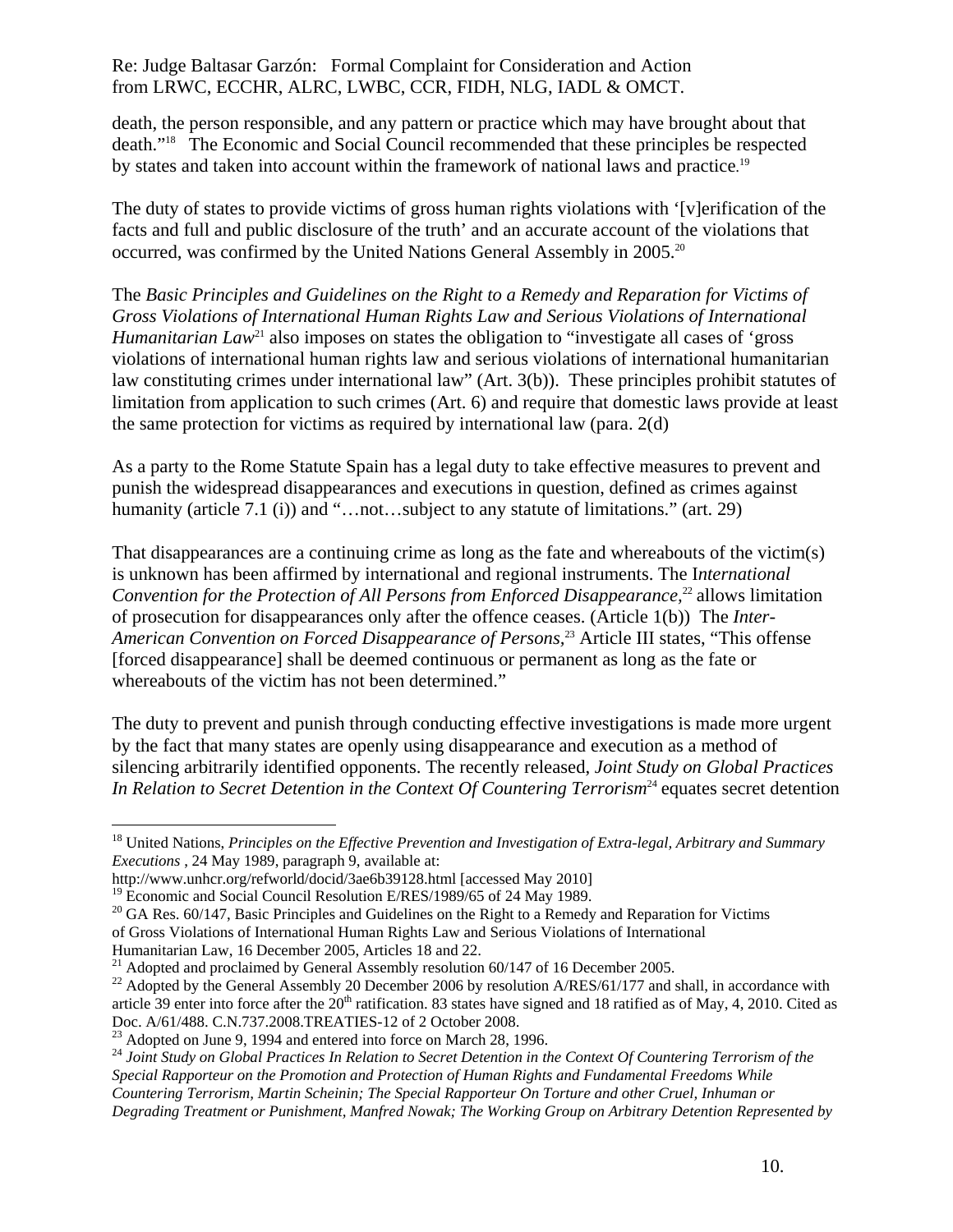and enforced disappearances, "Every instance of secret detention also amounts to a case of enforced disappearance". This exhaustive report by four eminent experts indicates a resurgence of the widespread use of secret detention/disappearance by many states around the world (e.g. the United States, China, Russia, Pakistan and Sri Lanka) contrary to the absolute prohibition contained in Article 7 of the *Declaration to Protect all People from Enforced Disappearances.* 

"No circumstances whatsoever, whether a threat of war, a state of war, internal political instability or any other public emergency, may be invoked to justify enforced disappearances."

# **C/ The Right to Truth**

 $\overline{a}$ 

The right to truth about serious violations of human rights, such as disappearances and executions is an inalienable and autonomous right.<sup>25</sup>

The study and development of the right to truth was spurred by the widespread use by states of disappearances and executions to extinguish opposition in the 1970s and the subsequent practice of enacting amnesty laws to insulate perpetrators from accountability and prevent remedies.

The societal necessity and individual right to truth in order to, "…establish incredible events by credible evidence"26 has been consistently confirmed by tribunals and articulated in reports and instruments, as an inalienable stand-alone right, fundamental to the rule of law, meaningful human rights enforcement and the eradication of impunity.

Although the major international human rights instruments such as the ICCPR, the *Convention against Torture and other Cruel, Inhuman or Degrading Treatment or Punishment* (UNCAT) and *Convention against Genocide* do not specifically articulate the right to truth for victims of grave human rights violations, all these instruments include the right to effective remedies which includes the companion right to effective investigations of alleged violations and therefore, of necessity, infer the right to know the truth.

In 1997, Louis Joinet, the independent expert appointed by the UN Human Rights Commission to report on impunity, identified

"the inalienable right to know the truth about past events and about the circumstances and reasons which led, through the consistent pattern of gross violation of human rights, to the perpetration of aberrant crimes." 27

*its Vice-Chair, Shaheen Sardar Ali; and The Working Group on Enforced or Involuntary Disappearances Represented By Its Chair, Jeremy Sarkin, February 19, 2010, A/HRC/13/42.*<br><sup>25</sup> The right of families to know the fate of missing relatives was first codified by the Protocol Additional to the

Geneva Conventions of 12 August 1949, and relating to the Protection of Victims of International Armed Conflicts (Protocol I), 8 June 1977, Article 32 & 33.

 $^{26}$  Nuremburg Tribunal U.S. Chief Prosecutor Robert Jackson, June 7, 1945.

<sup>27</sup> *Question of the impunity of perpetrators of human rights violations (civil and political)*, final report by Louis Joinet pursuant to Sub-Commission decision 1996/119, E/CN.4/Sub.2/1997/20/Rev.l, Annex 1, Principles 3, 4 & 17. http://www.derechos.org/nizkor/impu/joinet2.html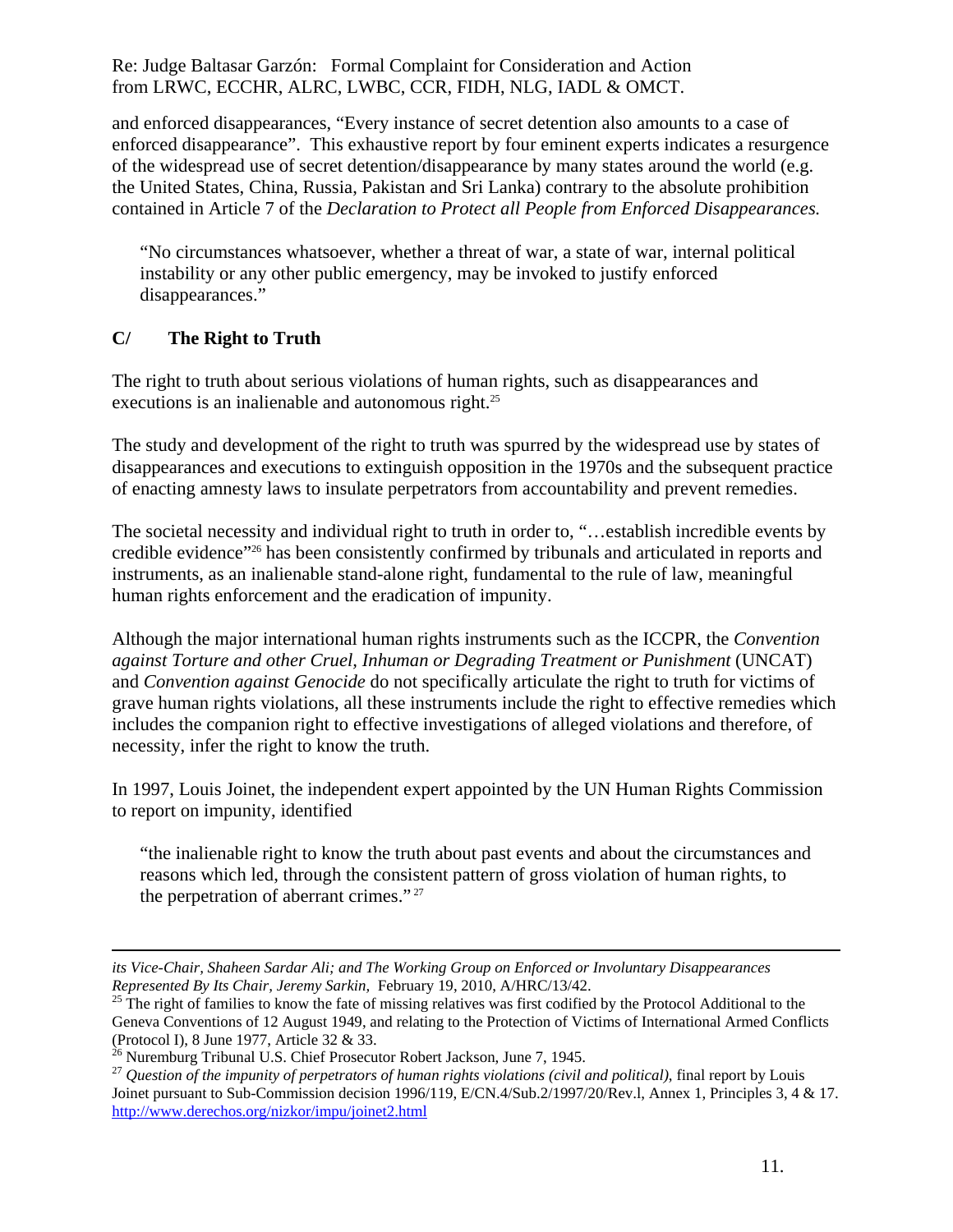He recommended adoption of a set of principles establishing this inalienable right and ensuring that amnesty could not affect any proceedings<sup>28</sup>—such as the investigation approved by Judge Garzón—brought by victims.

The updated *Set of Principles to Combat Impunity,* adopted in 2005 by the Human Rights Commission, define disappearances and executions as crimes to which an imprescriptable and inalienable right to truth applies.

"Every people has the inalienable right to know the truth about past events concerning the perpetration of heinous crimes and about the circumstances and reasons that led, through massive or systematic violations, to the perpetration of those crimes."29

On 5 April 2005, the Human Rights Commission adopted a resolution directing the Office of the High Commissioner on Human Rights

"to prepare a study on the right to the truth, including the information on the basis, scope, and content of the right under international law, as well as best practices and recommendations for effective implementation of this right, in particular, legislative, administrative or any other measures that m ay be adopted in this respect, taking into account the views of States and relevant intergovernmental and non-governmental organizations, for consideration at its sixty-second session." 30

On 21 April 2005 the Human Rights Commission adopted a resolution that cited

"…exposing the truth regarding violations of human rights and international humanitarian law that constitute crimes" as one of the steps integral to the promoting and implementation of human rights. 31

Notably, during the April 2005 session, the Human Rights Commission also passed a resolution prohibiting states from practicing, permitting or tolerating disappearances and calling on states to, "ensure that their competent authorities proceed immediately to conduct impartial inquiries in all circumstances where there is reason to believe that an enforced disappearance has occurred in territory under their jurisdiction;"<sup>32</sup>

<sup>28</sup> *Ibid,* para. 32. Amnesty cannot be accorded to perpetrators of violations before the victims have obtained justice by means of an effective remedy. It must have no legal effect on any proceedings brought by victims relating to the right to reparation."

<sup>29</sup> *Promotion and Protection of Human Rights, Impunity, Report of the independent expert to update Set of Principles to combat impunity,* Diane Orentlicher, Addendum, Update Set of Principles for the protection and promotion of human rights through action to combat impunity, 8 February 2005, Preamble paragraph B and Principles 2. E/CN.4/2005/102/Add.1.

http://www.idp-key-resources.org/documents/2005/d04560/000.pdf<br><sup>30</sup> Human Rights Resolution 2005/66: Right to Truth, E/CN.4/RES/2005/66.<br><sup>31</sup> Adopted without a vote. See chap. XVII, E/CN.4/2005/L.10/Add.17] )

<sup>&</sup>lt;sup>32</sup> UN Human Rights Commission, *Enforced or involuntary disappearances, Human Rights Resolution 2005/27,* April 2005. http://ap.ohchr.org/documents/E/CHR/resolutions/E-CN\_4-RES-2005-27.doc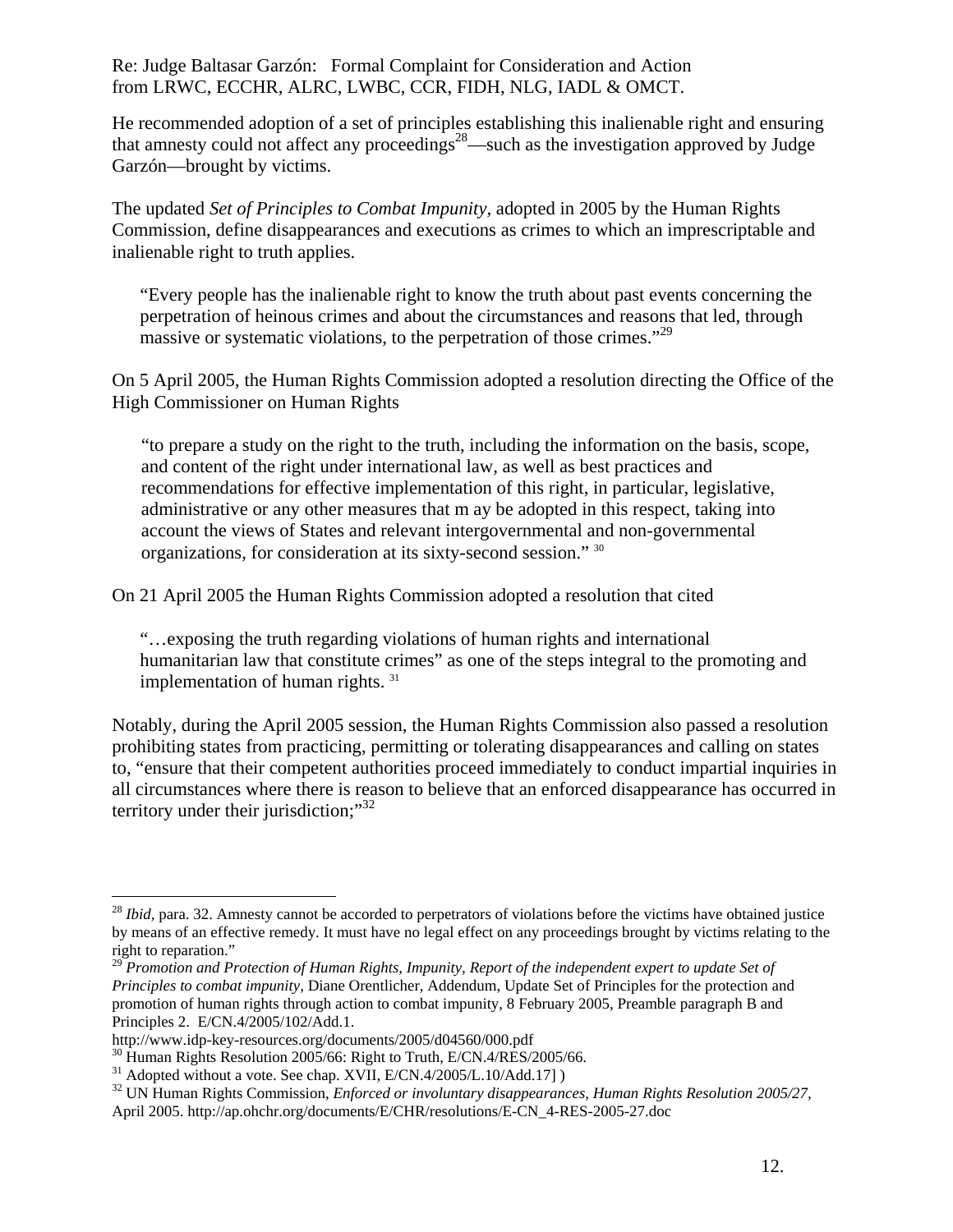In early 2006, the Office of the High Commissioner of Human Rights reported on the right to truth to the  $62<sup>nd</sup>$  Session of the Human Rights Commission.<sup>33</sup> The report had been circulated to states and to intergovernmental and non-governmental organizations whose feedback was reflected in the report, concluded,

"…the right to truth about gross human rights violations and serious violations of human rights law is an inalienable and autonomous right, linked to the duty and obligation of the State to protect and guarantee human rights, to conduct effective investigations and to guarantee effective remedy and reparations. This right is closely liked with other rights and has both an individual and a societal dimension and should be considered as a nonderogable right and not be subject to limitations."<sup>34</sup>

…

"60. The right to truth as a stand-alone right is a fundamental right of the individual and therefore should not be subject to limitations. Giving its inalienable nature and its close relationship with other non-derogable rights, such as the right not to be subjected to torture and ill-treatment, the right to the truth should be treated as a nonderogable right. Amnesties or similar measures and restrictions to the right to seek information must never be used to limit, deny or impair the right to the truth. The right to the truth is intimately liked with the States' obligation to fight and eradicate impunity."

The *International Convention for the Protection of All Persons from Enforced Disappearance*  (ICPPED), 35 ratified by Spain 24 September 2009, confirms the right, "…to know the truth regarding the circumstances of the enforced disappearance, the progress and results of the investigation and the fate of the disappeared person."36 The ICPPED also imposes a duty on states to initiate a full investigation where there is evidence of disappearance(s) and to ensure that witnesses, complainants and persons participating in the investigation are protected from illtreatment."<sup>37</sup>

# **D/ Amnesty Laws**

Can Spain's 1977 amnesty law prevent the investigation of over 100,000 unresolved and continuing disappearances and executions that occurred during a period of civil war and dictatorship? Not surprisingly, the law appears to unequivocally oppose such a result as manifestly unjust, incompatible with the rule of law and inconsistent with the very concept of

<sup>&</sup>lt;sup>33</sup> *Promotion and Protection of Human Rights: Study on the right to truth: Report of the HCHR, 8 February 2006* E/CN.4/2006/91. http://www2.ohchr.org/english/bodies/chr/sessions/62/listdocs.htm

 $^{34}$  Ibid, Summary, p. 2.<br><sup>35</sup> The International Convention for the Protection of All Persons from Enforced Disappearances opened for signature on 6 February 2007, Doc.A/61/488.C.N.737.2008.TREATIES. The convention comes into force 30 days after the 20th ratification. As of April 7, 2010, 83 states have signed and 18 ratified.

<sup>&</sup>lt;sup>36</sup> *Ibid*, Article 24.2 "Each victim has the right to know the truth regarding the circumstances of the enforced disappearance, the progress and results of the investigation and the fate of the disappeared person. Each State Party shall take appropriate measures in this regard. "

<sup>37</sup> *Ibid,* Article 12.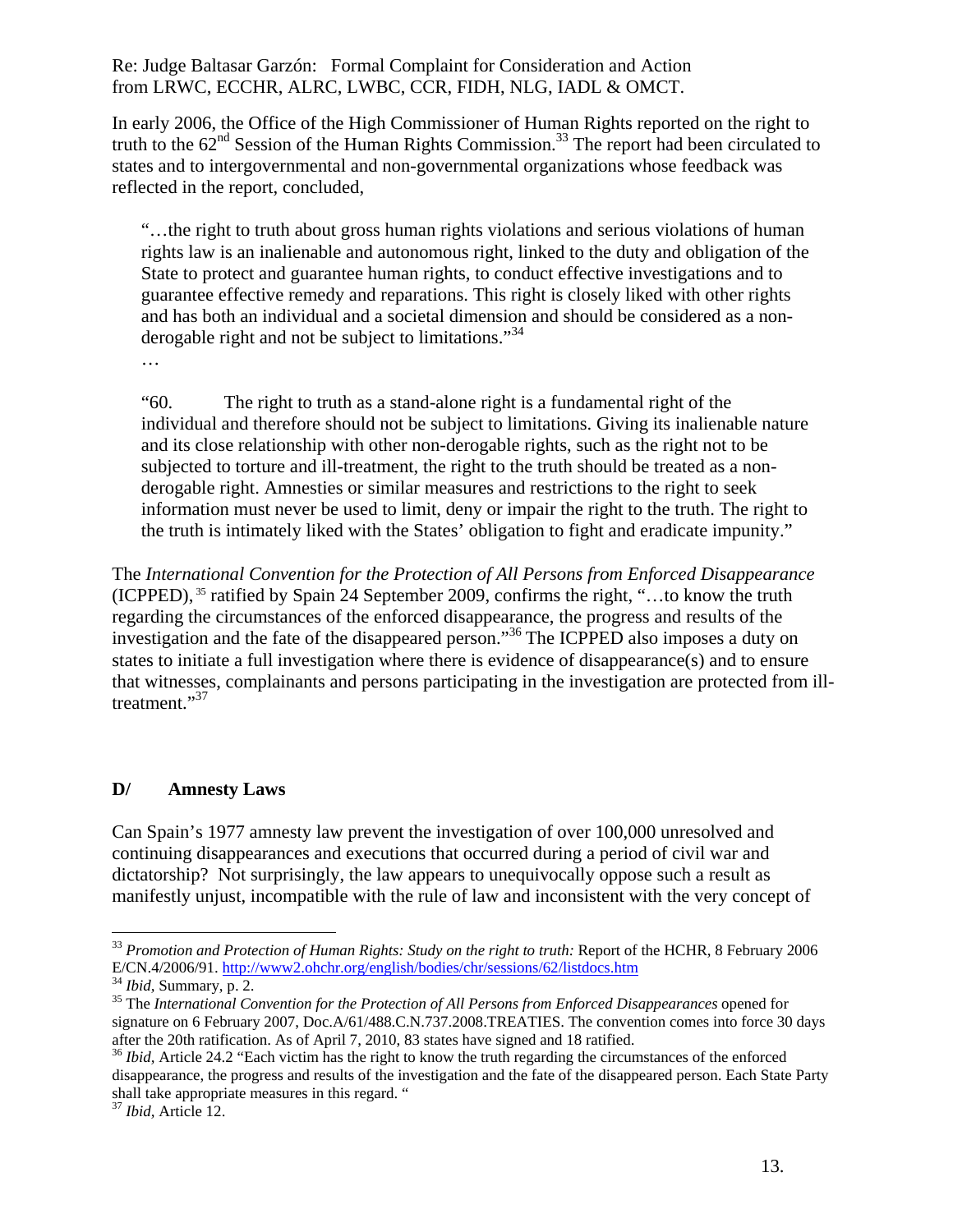universal rights. The law also requires such questions regarding the interpretation and application of the law to be determined by judges—as Judge Garzón was required—acting independently and free from interference and fear of punishment...

Observations of the Committee and decisions of regional tribunals consistently determine that amnesty laws are impotent to prevent investigations of and remedies for, serious human rights violations such as disappearances and executions. The Committee has consistently observed that amnesty laws that prevent investigations, punishment and reparations for victims are inconsistent with the ICCPR.

In January of 2009, the Committee issued its Concluding Observations on Spain's fifth periodic State party report, filed in February of 2008. In its Observations, the Committee welcomed the adoption of the 2007 Historical Memory Act, which, "provides for reparations for victims of the dictatorship" and expressed concern "at the continuing applicability of the 1977 amnesty law." The Committee recalled that crimes against humanity are not subject to a statute of limitations and drew the State party's attention to its general comment No. 20 (1992), on article 7 of the ICCPR, "according to which amnesties for serious violations of human rights are incompatible with the Covenant [...]"

"…the Committee takes note with concern of the reports on the obstacles encountered by families in the judicial and administrative formalities they must undertake to obtain the exhumation of the remains and the identification of the disappeared persons.

The State party should: (a) consider repealing the 1977 amnesty law; (b) take the necessary legislative measures to guarantee recognition by the domestic courts of the non-applicability of a statute of limitations to crimes against humanity; (c) consider setting up a commission of independent experts to establish the historical truth about human rights violations committed during the civil war and dictatorship; and (d) allow families to exhume and identify victims' bodies, and provide them with compensation where appropriate."

These observations are consistent with statements made by the Committee since 1992 concerning the enactment or proposed enactment of amnesty laws by ten other States parties.

In 1993, commenting on Niger, the Committee recommended, "...that investigations should be conducted into the cases of extrajudicial executions…" and "…agents of the State responsible for such human rights violations should be tried and punished. They should in no case enjoy immunity, inter alia, through an amnesty law, and the victims or their relatives should receive compensation."38

Again in 1994, commenting on El Salvador, the Committee expressed "grave concern" over the adoption of an amnesty law, "…which prevents relevant investigation and punishment of perpetrators of past human rights violations and consequently precludes relevant compensation."<sup>39</sup>

In 1997, commenting on France's report, the Committee observed,

<sup>38</sup> CCPR/C/79/Add. 17, 29 April 1993.

<sup>39</sup> CCPR/C/79/Add.34, 18 April 1994.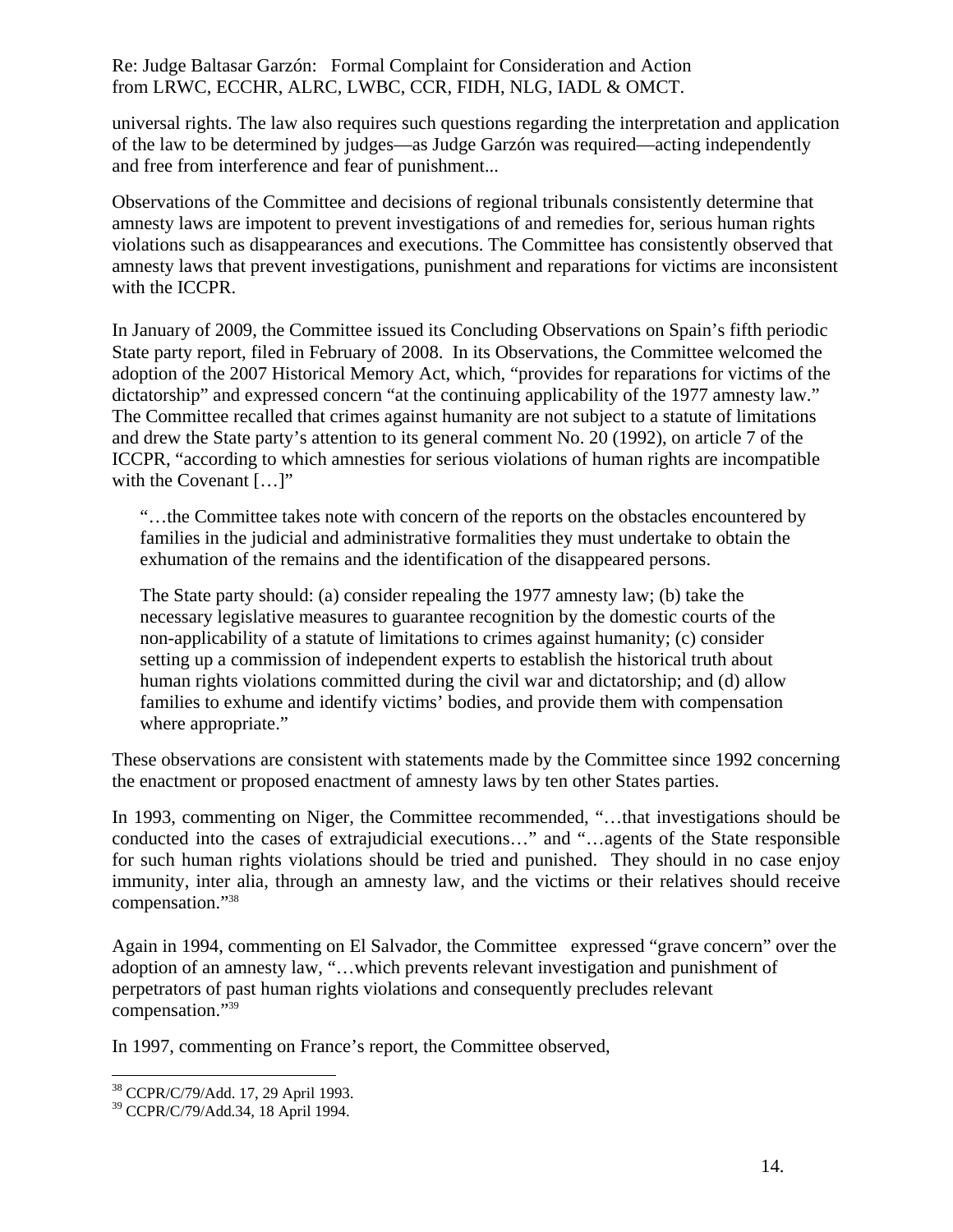"…the Amnesty Acts of November 1988 and January 1990 for New Caledonia are incompatible with the obligation of France to investigate alleged violations of human rights."<sup>40</sup>

In 1999, regarding Chile, the Committee reiterated that, "… amnesty laws covering human rights violations are generally incompatible with the duty of the State party to investigate human rights violations, to guarantee freedom from such violations within its jurisdiction and to ensure that similar violations do not occur in the future."<sup>41</sup>

In 2000, the Committee, in Concluding Observations concerning the Republic of the Congo, noted that:

"… the political desire for an amnesty for the crimes committed during the periods of civil war may also lead to a form of impunity that would be incompatible with the Covenant. [The Committee] considers that the texts which grant amnesty to persons who have committed serious crimes make it impossible to ensure respect for the obligations undertaken by the Republic of the Congo under the Covenant, especially under article 2, paragraph 3, which requires that any person whose rights or freedoms recognized by the Covenant are violated shall have an effective remedy.<sup>42</sup>

In 2003, the Committee, revisiting concerns previously about El Salvador's amnesty law, observed, "… the Act infringes the right to an effective remedy set forth in article 2 of the Covenant, since it prevents the investigation and punishment of all those responsible for human rights violations and the granting of compensation to the victims."

In 2008, the Committee observed in relation to the Former Yugoslav Republic of Macedonia, that amnesty laws, "…are generally incompatible with the duty of States parties to investigate such acts, to guarantee freedom from such acts within their jurisdiction and to ensure that they do not occur in the future."

In 1998, the ICTY, $^{43}$  dealing with the crimes of torture, quoted with approval the Committee's statement in General Comment No. 20 that amnesty laws covering serious violations of human rights are incompatible with the ICCPR and went on to rule that if a state sought to introduce amnesty laws providing immunity to perpetrators of torture,

" Proceedings could be initiated by potential victims if they had locus standi before a competent international or national judicial body with a view to asking it to hold the national measure to be internationally unlawful;"

The ECtHR decision of March 2009 in *Ould Dah v. France*<sup>44</sup> case involved France's use of universal jurisdiction to try for torture a national of Mauritania, notwithstanding a Mauretanian amnesty law providing him with immunity. The ECtHR ruled that to give amnesty laws precedence over the international prohibition against torture would render the aims of the

 $\overline{a}$  $^{40}$  CCPR/C/79/Add. 80, 04 August 1997, at para. 13.

 $41$  A/54/40, 1999.

<sup>42</sup> CCPR/C/79/Add.118, 25 April 2000.

<sup>43</sup> *The Prosecutor v. Anto Furundzija* [IT-95-17/1-T, 10 December 1998], at para. 155. 44 *Ould Dah v. France*, Requeté no. 13113/03, Council of Europe: ECtHR, 17 March 2009.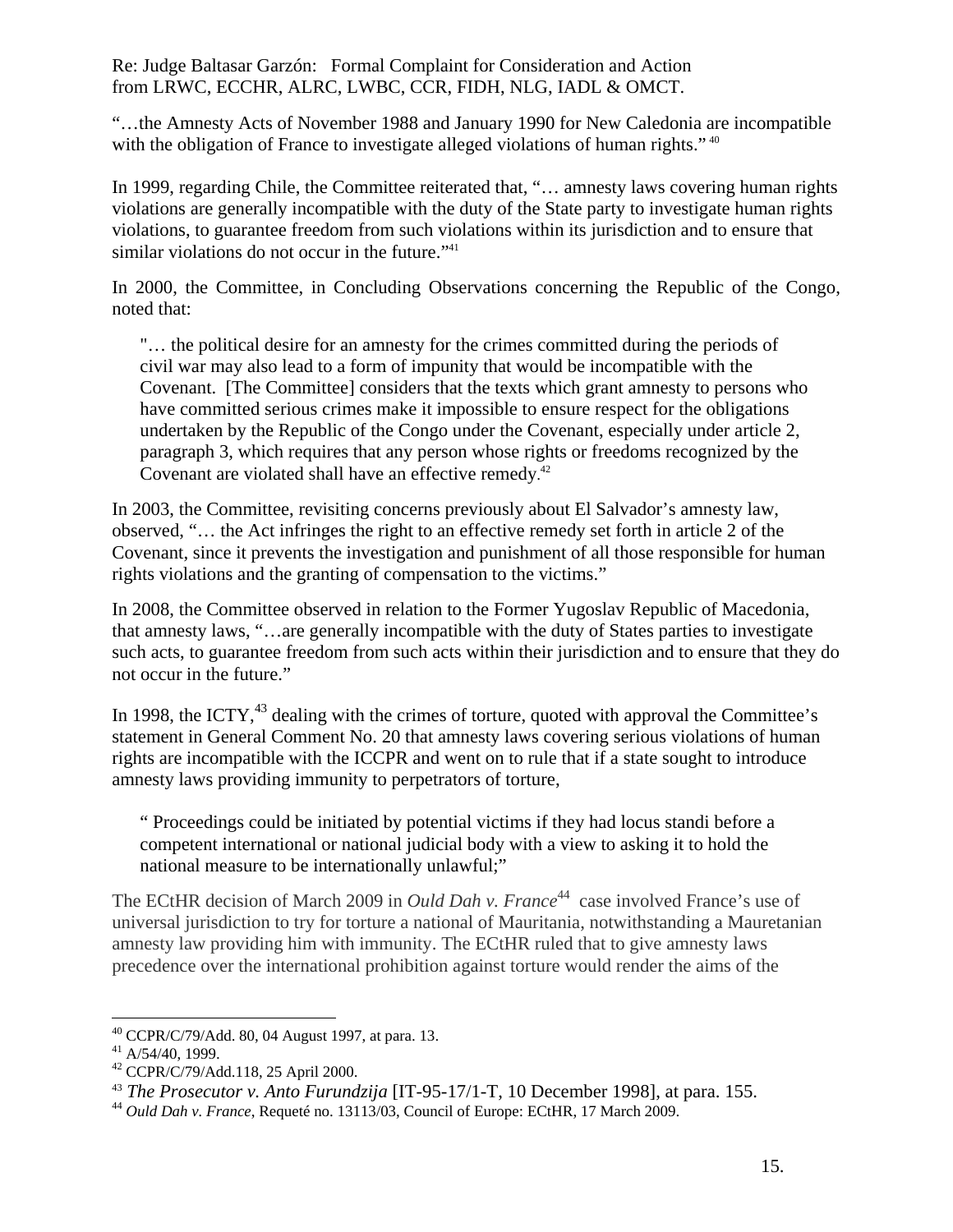Convention against Torture meaningless. The court cited with approval the aforementioned ICTY decision and observations by the Committee.

This interpretation echoed the decision of the IACtHR in *Barrios Altos v. Peru* where the court found that Peru's amnesty laws were incompatible with AC HR, specifically with the obligation of states to ensure respect for protected human rights (Art. 1(1)) and to harmonize their laws with international norms of protection (Art. 2) and the right of individuals to judicial protection in Articles 8 &  $25.<sup>45</sup>$ 

National tribunals have also concluded that amnesty laws breach domestic and international law. For instance, on June 14, 2005, the Argentina Supreme Court in the Julio Simon case struck down the amnesty laws passed December 24, 1986 and June 5, 1987 granting immunity from prosecution to all members of the military except for top commanders for crimes committed during the Argentina's dirty war period, citing the aforementioned Barrios decision of the IACtHR. The Supreme Court of Chile reached a similar conclusion in the Sandoval case, confirming the non-applicability of the amnesty law to a conviction and sentence for enforced disappearance (Juan Contreras Sepulveda y otros (crimen) casacion fondo y forma, Corte Suprema, 517/2004, Resolucion 22267).

# **V. Conclusion**

The judiciary have the exclusive authority to investigate alleged crimes. Therefore, the initiation of an investigation into presumed crimes cannot be considered as an abuse of power that can render judges susceptible to criminal charges. There are ample proper means available within the Spanish legal system itself to review decisions that might be considered incorrect.

As an investigating Judge of the Spanish National Court, Judge Garzón approved the investigation of widespread disappearances and executions committed during the Spanish civil war and Franco's dictatorship, crimes that are continuing and considered crimes against humanity, under some circumstances. In rendering this decision, Judge Garzón was clearly acting within and in accordance with his judicial duties and powers to interpret and give effect to Spain's overarching international law obligations to investigate such crimes.

Furthermore, Judge Garzón´s decision to investigate was appealed by the prosecutor on the grounds that the Tribunal lacked competence and (on 4 December 2008) the Criminal Division of the National Court held that there was no jurisdiction to hear the matter. As a result of this decision, Judge Garzón ceased his investigations. That is, his decision to open the investigation was subjected to the ordinary judicial review process and overturned on appeal. Such a process is an essential part of any functioning legal system predicated on the rule of law. A judge

who participates in such a process is merely performing his judicial duties and cannot be subjected to criminal sanctions. To allow criminal proceedings in such a case violates judicial independence and will result in a chilling effect on other judges called upon to decide

 $\overline{a}$ <sup>45</sup> *Barrios Altos v. Peru,* March 14, 2001, the Inter-American Court of Human Rights. (http://www.corteidh.or.cr/docs/casos/articulos/seriec\_75\_ing.pdf )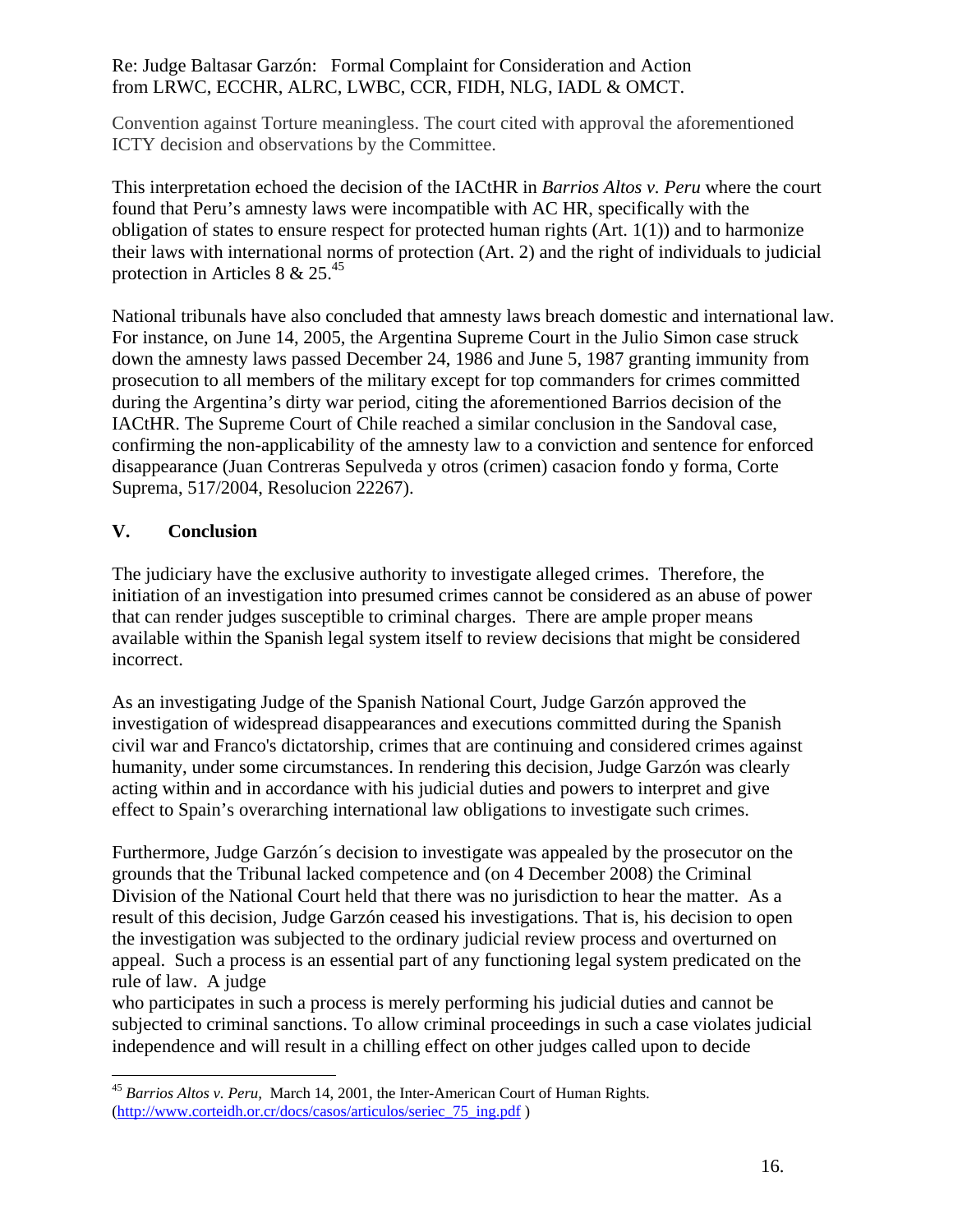politically sensitive cases.

Moreover, Judge Garzón´s decision to open criminal investigations in this matter in accordance with international law regarding state duties to prevent and punish the crimes at issue, to exercise their criminal jurisdiction over such crimes, to ensure remedies for victims and to conduct effective investigations. Article 10.2 of the Spanish Constitution clearly establishes that domestic law must be interpreted in the light of international human rights law obligations. Notwithstanding the November 2009 amendments to Article 23(4) of the Ley Organico Poder Judicial (LOPJ), Spain's obligation to investigate war crimes and crimes against humanity committed under Franco's regime and during the civil war take priority over AL/1977 or other domestic amnesty laws.

The duty of Spain and other states to conduct effective investigations of international human rights and humanitarian law crimes as a necessary step to eradicating impunity is imposed by international legal instruments—e.g. the Rome Statute, ICCPR, UNCAT—and confirmed by a wealth of jurisprudence from within Spain and international tribunals—e. g. the ICTY, ECtHR, IACtHR, the UN Human Rights Committee.

We conclude that Judge Garzón has neither engaged in professional misconduct nor acted with criminal intent. Rather, he has acted fearlessly to give appropriate priority to Spain's obligations to investigate serious crimes under international law. With Judge Garzón suspended there is now little or no chance of there being any judicial oversight.

The rising number of States again using widespread disappearances and executions to remove arbitrarily targeted people from the protection of domestic and international law necessitates a clear and forceful response from the Special Rapporteurs and Working Groups addressed. Current state-sponsored disappearances and executions, chronicled in the *Joint Study on Global Practices In Relation to Secret Detention,*<sup>46</sup> are occurring entirely outside the law, immune from judicial oversight. Spain's election to the United Nations Human Rights Council requires also increases the urgent need for the Special Rapporteurs and Working Groups to take action in support of both the body of laws prohibiting disappearances and execution and its advocate, Judge Baltasar Garzón.

All of which is respectfully submitted.

Thank you for giving this important matter your timely and careful consideration and for your response to our call for action.

<sup>46</sup> *Supra,* note 24.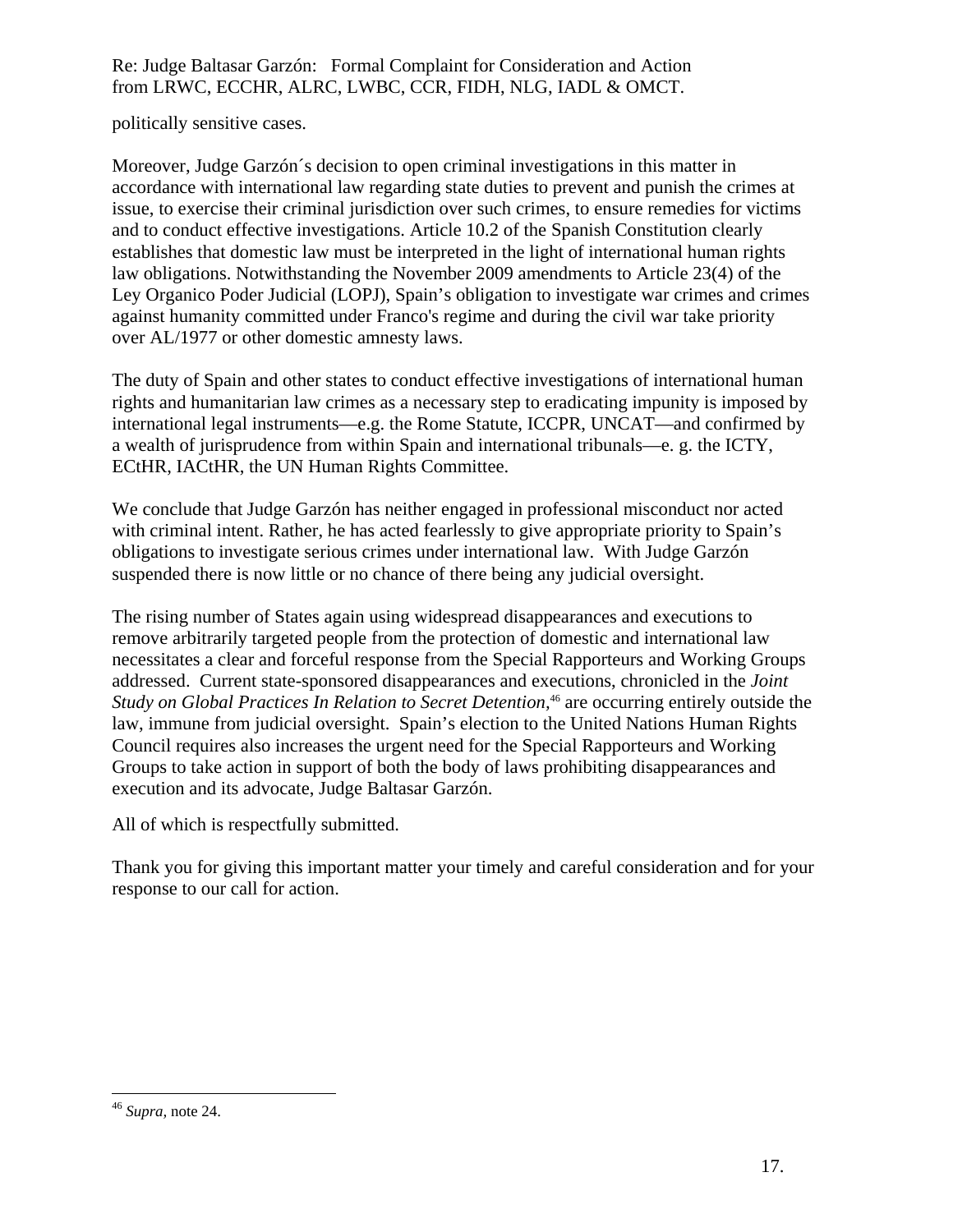We remain ready to provide further and more detailed submissions.

Gail Davidson, Executive Director Lawyers Rights Watch Canada

3 ho I car

Basil Fernando Executive Director Asian Legal Resource Centre

Midral Rahie

Michael Ratner President Center for Constitutional Rights

David Gespass President National Lawyers Guild

Wolfgang Kal

Executive Director European Center for Constitutional and Human Rights

Pascal Paradis Executive Director Lawyers Without Borders/Canada

Souhayr Belhassen Présidente Fédération internationale des ligues des droits de l'Homme

Jame Mires

Jeanne Mirer President International Association of Democratic Lawyers

Mr. Eric Sottas, Secretary General The World Organization against Torture